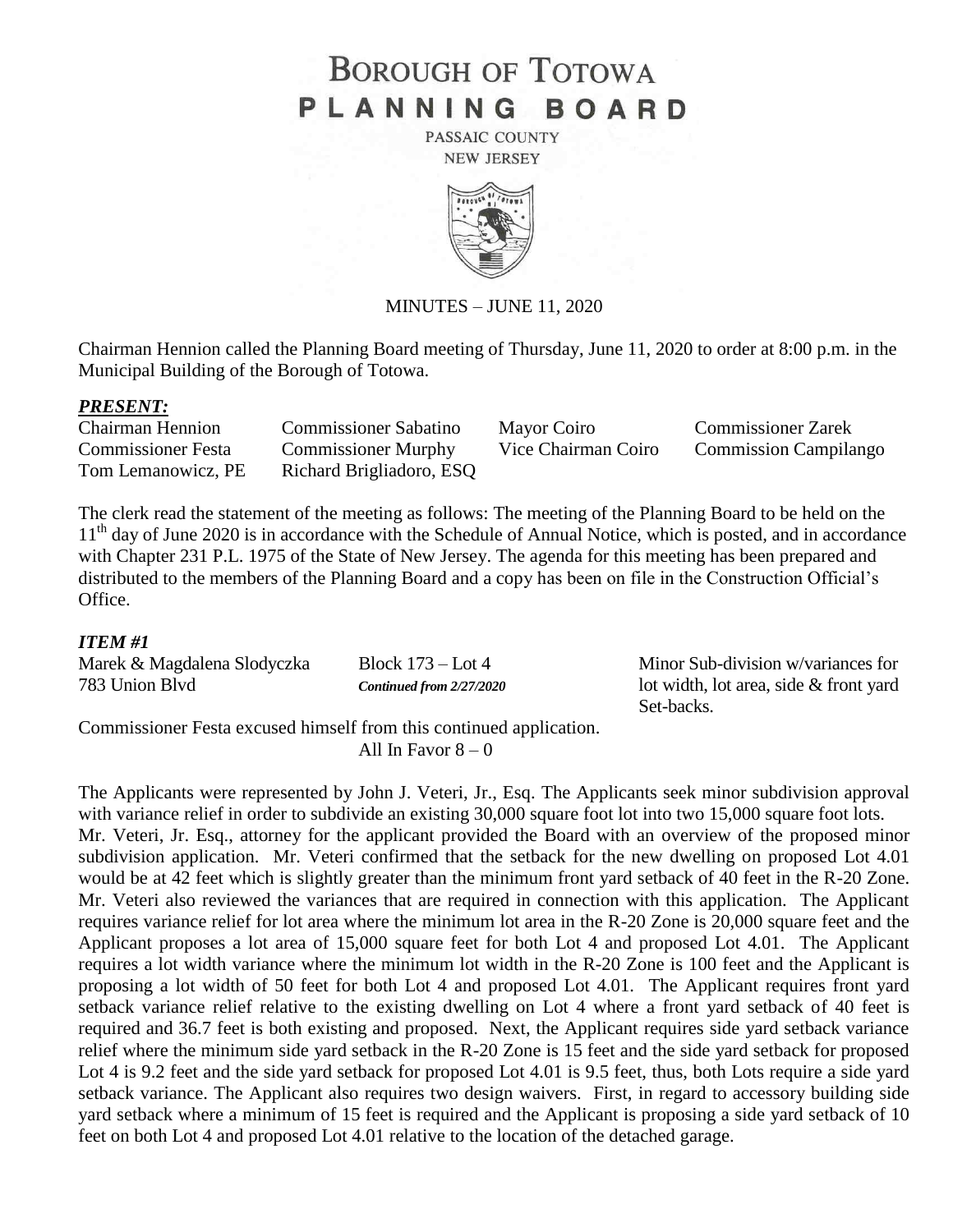## PLANNING BOARD MEETING **SUMPLE 11, 2020** MINUTES CONTINUED PAGE 2

The Applicant also requires a design waiver regarding parking setback on Lot 4 where 2 feet is required and 0 feet is proposed. Mr. Veteri reviewed the plans as revised in order to comply with the comments of the Planning Board from the February 27, 2020 hearing. Mr. Veteri stated that the driveways are no longer next to each other. The driveway for proposed Lot 4 and proposed 4.01 are each located on the right side of each dwelling. Furthermore, the detached garages on each Lot are now setback 10 feet from the property line. Mr. Veteri also confirmed that there are two sheds in the backyard and the dog pen which will be removed as part of this approval.

Mr. Veteri informed the Board of the status of resolving issues with the adjoining property owner, Mr. Festa, regarding stormwater issues. The plans contain a note as follows: the southerly side yard will be regraded to direct runoff into the proposed drywell and to avoid any runoff onto property of the adjoining Lot 5.01. Mr. Veteri also stipulated that in regard to the proposed lawn inlet as reflected on the plans, the 4" in diameter pipe would be increased to 6" in diameter. Furthermore, the Applicant stipulated that on Lot 4 in the paved area for a k-turn, the Applicant will provide replacement trees, shrubs and/or fencing along the common lot line with Lot 5.01 in order to shield the adjoining property from the glare of headlights from vehicles on Lot 4.

A motion was offered by Commissioner Campilango and seconded by Commissioner Murphy to open the public portion of the meeting.

Seven agreed to a roll call vote… 7-0

There were no members of the public present who expressed any interest in this application.

A motion was offered by Commissioner Campilango and seconded by Commissioner Murphy to close the public portion of the meeting.

Seven agreed to a roll call vote… 7-0

A motion was offered by Commissioner Campilango and seconded by Commissioner Murphy to approve the Minor Sub-division with variance relief as presented. This approval is subject to and contingent upon the following conditions and will be memorialized in a Resolution at a future date:

- 1. The granting of this application is subject to and conditioned on compliance with all terms and conditions set forth in the Board Engineer's review report dated February 19, 2020 and June 8, 2020 prepared by Thomas R. Lemanowicz, P.E., P.P., C.M.E., C.F.M.
- 2. The Deed recorded memorializing the subdivision shall specifically refer to this Resolution and shall be subject to the review and approval of the Board Engineer and Board Attorney. The Applicant shall record the Deed within 190 days of the memorializing Resolution being adopted. Failure to do so shall render the approval null and void unless the period of time is extended by the Board of Adjustment.
- 3. The granting of this application is subject to and conditioned upon the Borough of Totowa Tax Assessor assigning the appropriate Lot numbers in connection with this approval.
- 4. The Applicants agree to install replacement trees, shrubs and/or a vinyl fence along the common property line between proposed Lot 4 and Lot 5.01 in order to prevent headlight glare from vehicles on Lot 4 from going onto Lot 5.01. The nature and extent of any tree or shrub planting or the installation of a vinyl fence shall be subject to the review and approval of the Board Engineer.
- 5. The granting of this application is subject to and conditioned upon Hudson/Essex/Passaic Soil Conservation District approval, if required.
- 6. The granting of this application is subject to and conditioned upon Passaic County Planning Board approval, if required.

Seven agreed to a roll call vote… 7-0